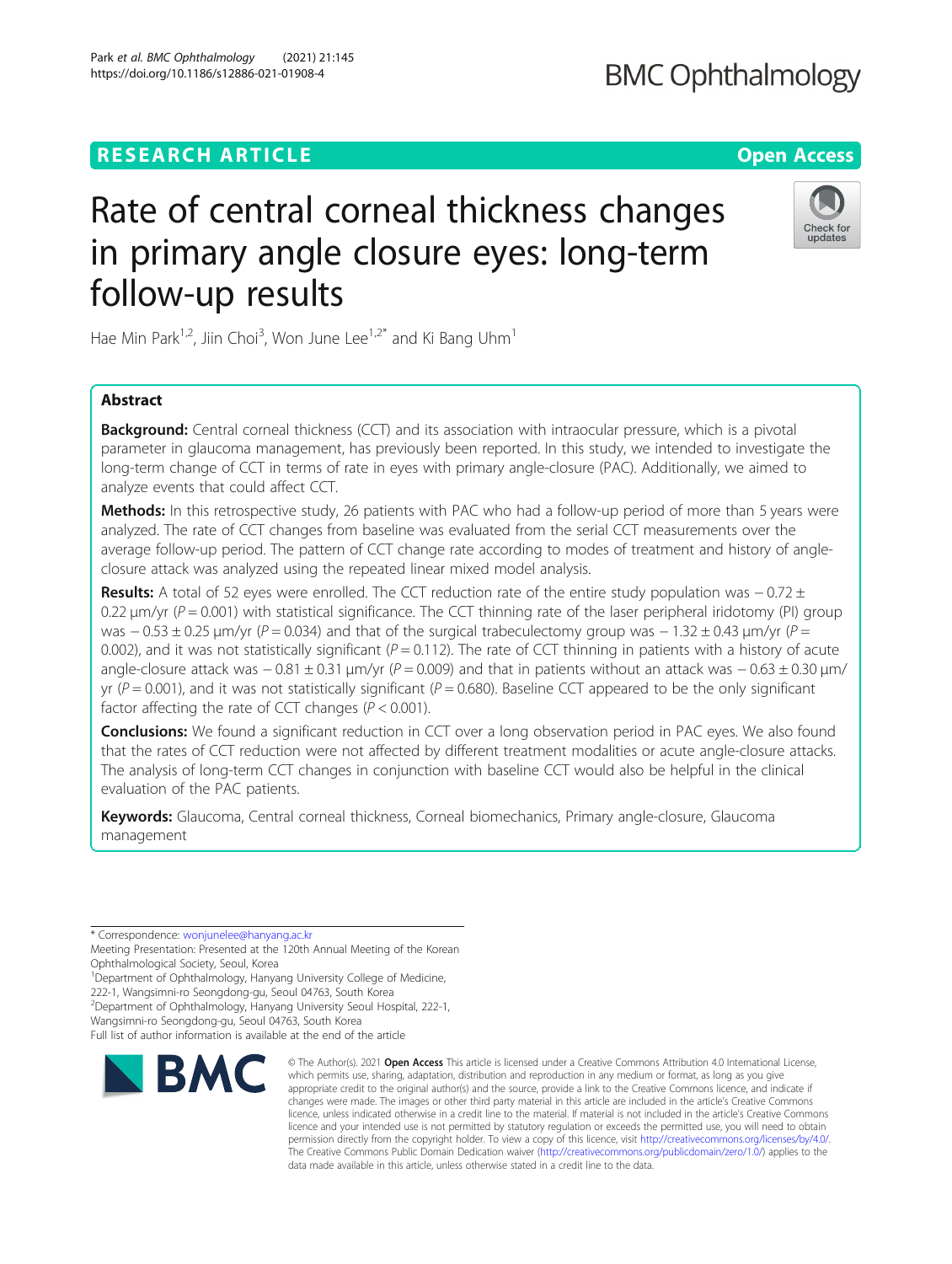# Précis

Significant reduction in central corneal thickness (CCT) was observed over a long time period in primary angle closure eyes. The rates of CCT reduction were not affected by treatment modalities or angle closure attack but affected by baseline CCT.

# Background

As far as is known, intraocular pressure (IOP) is the only modifiable risk factor for glaucoma, which is a multivariate figure and a small error of any variable can result in under- or over-estimation, which may significantly affect treatment and prognosis [\[1,](#page-7-0) [2\]](#page-7-0).

Primary angle-closure (PAC) is a more common form of glaucoma in Asians compared to other ethnicities. It is part of a broader disease spectrum that includes primary angle-closure suspect, PACS, primary angleclosure glaucoma, PACG, and PAC. PAC is known as a condition with physical narrowing of the anterior chamber owing to synechiae or appositional forces, which leads to progressive damage of the optic nerve. Of note, eyes with only physical narrowing of the anterior chamber and angles are known as PACS. PACS in the presence of raised IOP or peripheral anterior synechiae is termed PAC. It is known as PACG when the optic nerve or visual field is damaged. In the case of acute angleclosure, a rapid increase of IOP causes swelling and endothelial damage of the cornea, resulting in various biomechanical changes.

The importance of CCT in glaucoma is well established. It is widely accepted that true IOP with the thinner cornea is higher than its measurement, and vice versa. Famously, the ocular hypertension treatment study, European glaucoma prevention study, and Barbados eye study showed that CCT could be a risk factor for the development and progression of glaucoma disease [\[3](#page-7-0)–[6\]](#page-7-0). Furthermore, multiple reports, including Early Manifest Glaucoma Trial and Collaborative Normal-Tension Glaucoma Study Group, have analyzed that IOP alone cannot slow the progression of glaucomatous damage [[7](#page-7-0)–[9\]](#page-7-0). Thereby, the concept of monitoring of IOP along with other ocular parameters has emerged.

Corneal biomechanical properties were one of the important ones to be discussed. This is mainly because it has a major effect on the accurate measurement of IOP. In the past, glaucoma studies regarding corneal characteristics, mainly CCT, were conducted mostly in openangle, normal-tension glaucoma, or a heterogeneous cohort. Although there are many reports about CCT that focus on PAC, recent attention has been centered on corneal hysteresis (CH). It has been reported that CH is related to CCT and some up-to-date literature reports its association with IOP, glaucomatous changes, longterm glaucoma medications, and so on. In other words, corneal biomechanics, including CH, can be an alternative for the evaluation of overall ocular biomechanics. This presents as a possible indicator of glaucomatous damage [[10](#page-7-0)–[21\]](#page-8-0). However, in most clinics, the instrument that measures CH is not readily available and yet to be clinically used for glaucoma evaluation.

CCT is important in the clinical evaluation of glaucoma. We believe that a proper understanding of CCT changes in PAC eyes with time is crucial since PAC itself and even its treatments can induce long-term changes in the cornea. Previously, many researchers have studied the association between CCT and glaucoma [\[3](#page-7-0)–[9](#page-7-0)]. However, most of the studies were conducted in non-Korean populations and were short-term and cross-sectional studies. Although some longitudinal studies were also carried out, many were short-term studies with no significant results or that had sparsely collected data. Moreover, most reports were heterogeneous cohorts and included various types of glaucoma [[22\]](#page-8-0).

This study aimed to investigate the long-term rate of CCT change in eyes with PAC. Longitudinal, long-term observation of CCT and the concept of analyzing it by rate is not unprecedented. Nonetheless, the fact that our data are unique to the PAC eyes of the Korean population and analyzes data that was consistently cumulated every year makes a difference that only this study can present.

# Methods

The Institutional Review Board of Hanyang University Hospital approved this study (IRB No. 2020–04–057- 001). The study design followed the tenets of the Declaration of Helsinki for biomedical research [\[23\]](#page-8-0).

# Subjects

A total of 27 patients within the PAC disease spectrum who were followed-up for more than five years at the Department of Ophthalmology of Hanyang University Hospital from January 2002 to December 2010 were enrolled in this study and their medical charts were retrospectively reviewed. Patients with PAC disease spectrum, either unilateral or bilateral, were included in the study. PAC diagnosis was based on gonioscopic findings, where posterior trabecular meshwork was not visible on nonindentation gonioscopy for at least 2 quadrants at the primary position. Clinical definitions of PAC and its disease spectrums are further described in the oncoming section. Referral status, history of angle-closure attack, certain glaucoma medications were not part of either inclusion or exclusion criteria. Exclusion criteria included secondary angle-closure due to many possible causes, such as neovascular, uveitic glaucoma or trauma, corneal disorders that prevent accurate measurements, trauma,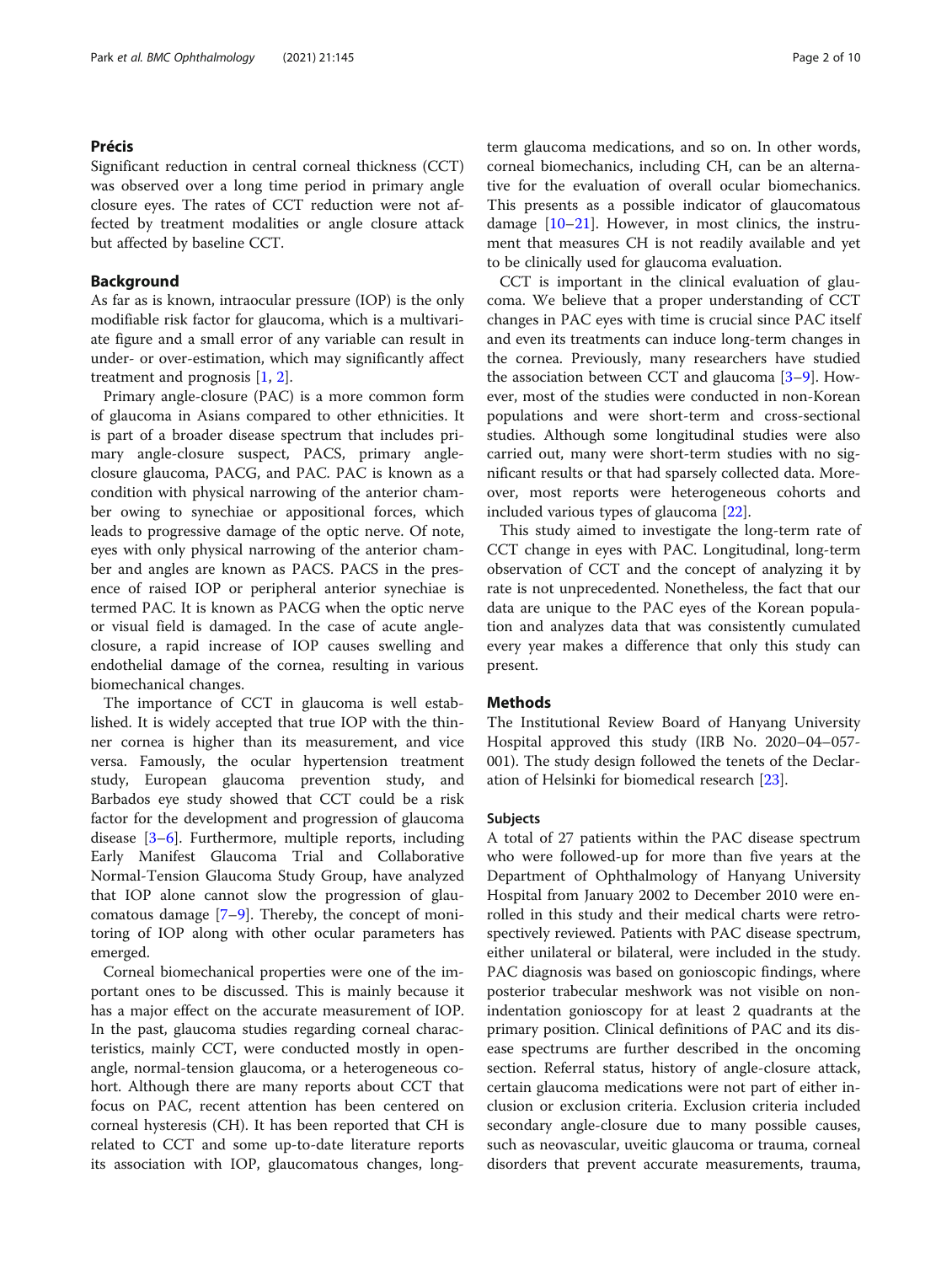and other ocular disorders after intraocular surgery. Patients with less than a 5-year follow-up period and those with a previous history of ocular surgeries other than glaucoma-related surgeries were also excluded from the study. Patients with a history of cataract surgery were not excluded.

All subjects underwent a complete ophthalmologic examination, including visual acuity testing, manifest refraction assessment, slit-lamp examination, IOP measurements using Goldmann applanation tonometry, gonioscopy, dilated fundus examination, axial length measurement (IOLMaster; Carl Zeiss Meditec, Dublin, Ca, USA, Aviso; Quantel medical, Quebec, Canada), stereo-disc photography and red-free RNFL photography (TRC-50X; Topcon Corporation, Tokyo, Japan, F-10; Nidek, Gamagori, Japan), and Swedish interactive thresholding algorithm (SITA) 30–2 perimetry (Humphrey Field Analyzer II; Carl Zeiss Meditec, Jena, Germany). Visual acuity was measured with a standardized Korean eye chart (standard chart distance at 3 m), and measurements were recorded in a decimal system. Manifest refraction was measured with an auto refractometer and was never manually measured. Gonioscopy and dilated fundus exam was performed by a single glaucoma specialist (KBU). Volk 4 mirror gonio lens and Volk superfield lens were used for gonioscopy and dilated fundus examinations. The CCT measurements were taken using an ultrasound pachymeter (Tomey SP-3000; Tomey Corporation, Nagoya, Japan) by the same technician, recording a mean of ten consecutive readings. The above-explained ophthalmologic examinations were performed every year for all study patients.

# PAC and its disease spectrum

The latest classification scheme by the International Society of Geographical and Epidemiological Ophthalmology (ISGEO) describes features of the PAC spectrum (PACS, PAC, PACG). Accordingly, PACS was defined as present in an eye with an "occludable angle" with normal IOP, less than 21 mmHg. The occludable angle was defined as when the posterior trabecular meshwork was not visible on the non-indentation gonioscopy for at least two quadrants at the primary position. PAC was defined as PACS eye with increased IOP, trabecular obstruction, such as peripheral anterior synechiae (PAS), increased IOP, iris whirling, and glaucomflecken. Both PAC and PACS should not have had glaucomatous optic damage. PACG was defined as the presence of glaucomatous optic neuropathy with compatible visual field loss in an association with occludable angle [[24\]](#page-8-0).

In this study, a single glaucoma specialist (KBU) made clinical diagnoses using a non-indentation gonioscopy. All surgical and laser treatment decisions were made and undertaken by a glaucoma specialist (KBU). The laser peripheral iridotomy (PI) was done for patients with acute angle-closure by the trained doctor mentioned above. Furthermore, prophylactic PI was performed for patients without an attack, who were considered to have PAC in a broad sense. Trabeculectomy was performed in cases with severe corneal edema or failed PI, such as persistently high IOP or progression of glaucomatous damage after PI. After PI and/or trabeculectomy IOP of all included patients was controlled within the normal range. Baseline studies were performed after the corneal status was normalized, following laser peripheral iridotomy and/or trabeculectomy.

PI was performed in a standard manner. After administration of 2% pilocarpine eye drops, PI was done using argon and Nd:YAG lasers, sequentially. The argon laser was used to irradiate the iris, using an Abraham lens. First, 3–6 pulses at a power of 200 mW and a spot diameter of 200 μm with a duration of 0.2 s for iris extension, was performed. Then, 10–40 pulses at 800-mW power, the spot diameter of  $50 \mu m$ , and a duration of 0.05 to create perforation in the iris were done. Irradiations were applied to the superior iris in order to avoid corneal complications. Finally, pulses of 3.5 to 5.0 mJ of the Nd:YAG laser were used for complete perforation of the wound. Preoperatively, the administration of antiglaucoma medications and steroid medications were used for one week. When IOP was not adequately controlled, even after surgical or laser procedures, additional anti-glaucoma medications were prescribed by the single glaucoma specialist (KBU).

# Calculation of central corneal thickness changing rates & statistical analyses

All statistical tests were performed using SAS version 9.4 (SAS Institute Inc., Cary, NC, USA). Patient characteristics with continuous variables were expressed as the mean ± SD, and nominal variables were expressed as frequencies and percentages. The normality of the distribution of the CCT scores was verified using the Shapiro-Wilk test. The rate of CCT changes from baseline was determined from the serial measurements using repeated linear mixed model analysis (expressed in μm per year), with a restricted maximum likelihood estimation. Fixed effects were treatment group (trabeculectomy vs. PI and angle-closure attack vs. no attack), time of measurement, and the treatment group by time interaction. The rates of change were compared among groups through testing of the interaction term in the linear mixed models. In this model, the treatment by time interaction was not statistically significant. It indicates that there were no differential changes in CCT over time, depending on treatment groups. The covariance pattern between the repeated measurements was assumed to be compound symmetry. We considered different forms of the terms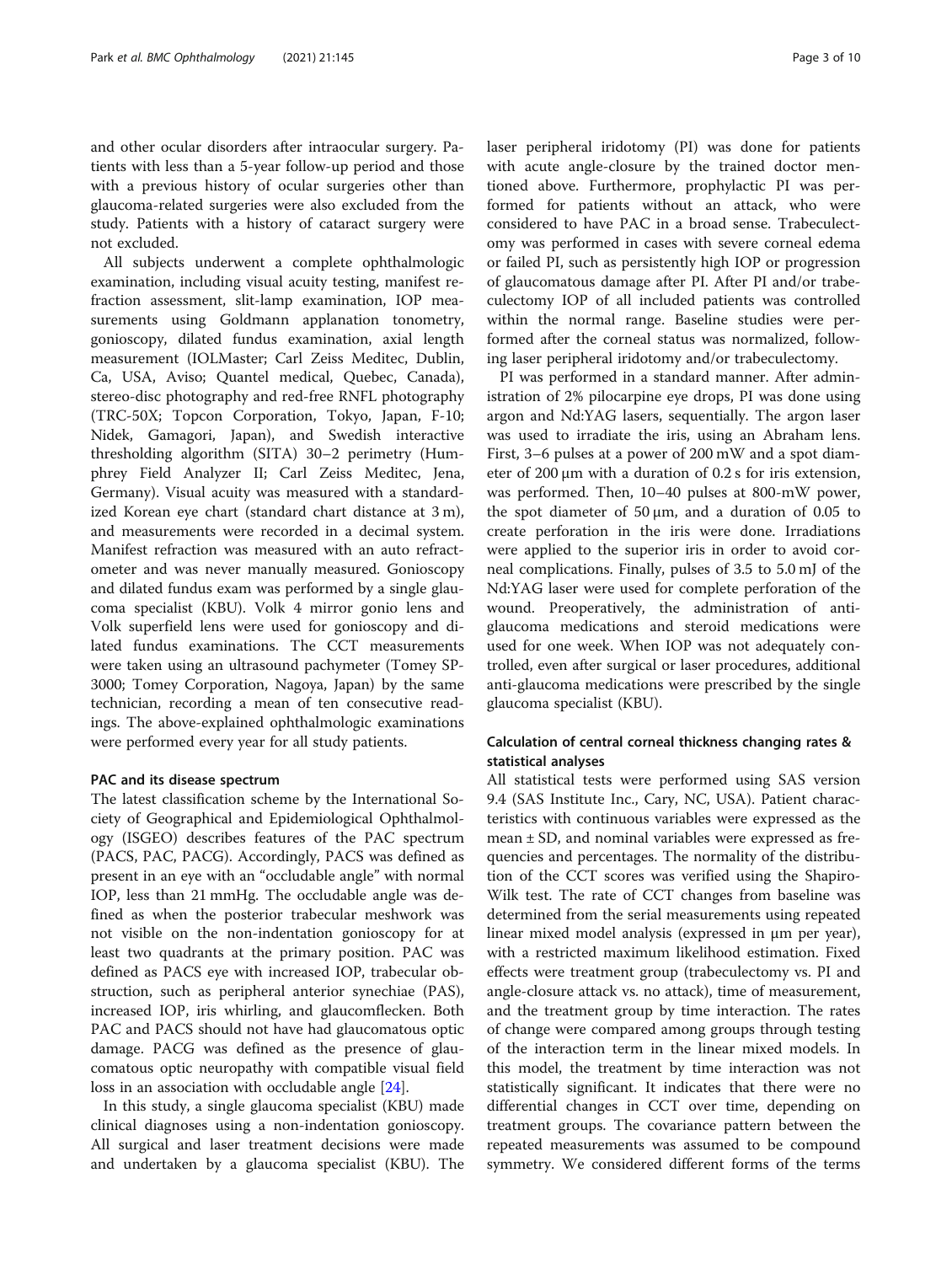of the random effects ranging from the simplest model with no random effects to the largest model with random intercepts and random slopes. We computed the Akaike information criterion (AIC) for a set of candidate models with different forms of random effects and selected the one with the smallest AIC value indicating a better fitting model. Finally, we applied an eye-specific random-effects model. Additionally, we analyzed the associated CCT change rate in PAC patients with clinicopathological factors of interest using a linear mixed model, and estimate, SE, and its P-values were calculated. The level of significance was set at P-value < 0.05.

# Results

The study evaluated 54 eyes of 27 patients with PAC. Two eyes of one patient, which developed bullous keratopathy due to failure of IOP control, were excluded. Finally, 52 eyes of 26 patients were analyzed.

# Clinical demographics

Table 1 shows the clinical demographics of all patients at the time of enrollment. A total of 40 eyes underwent PI only. A total of 12 patients had trabeculectomy. The latter group included patients who underwent a PI before trabeculectomy. Twenty-three eyes had a history of angle-closure attack.

The average number of the examinations was  $7.0 \pm 2.1$ (range, 4–10) over a mean follow-up period of  $94.5 \pm$ 28.7 months (range, 66–134 months). Most of the study population consisted of females (92.3% of all patients) with a mean age of  $63.4 \pm 8.7$  years (range,  $48-78$  years). The baseline CCT was  $549.1 \pm 29.2 \,\mu m$  (range,  $484-$ 619  $\mu$ m), and mean presenting IOP was 29.6  $\pm$  18.2 mmHg (range, 6–64 mmHg).

**Table 1** Participant demographics

|                                  | $N = 26, 52$ eyes   |
|----------------------------------|---------------------|
| Age                              | $63.4 \pm 8.7$      |
| Sex (M:F)                        | 2:24 (7.7%:92.3%)   |
| Initial IOP                      | $29.6 \pm 18.2$     |
| <b>MD</b>                        | $-6.47 \pm 7.24$    |
| Axial length                     | $22.55 \pm 0.73$    |
| Baseline CCT                     | $549.1 \pm 29.2$    |
| Iridectomy only / Trabeculectomy | 40/12 (76.9%/23.1%) |
| Angle closure attack / no attack | 23/29 (44.2%/55.8%) |
| Follow up duration (months)      | $94.5 \pm 28.7$     |
| Examination number               | $7.0 \pm 2.1$       |
| Patients with diabetes (%)       | 17/26 (65%)         |
| Patients with hypertension (%)   | 5/26 (19%)          |
| History of smoking               | 1/26 (3.8%)         |

IOP indicates intraocular pressure, MD mean deviation from automated visual field exam, CCT central corneal thickness

After PI and/or trabeculectomy, all of the included patients maintained stable IOP status without additional surgical or laser treatments to reduce intraocular pressure. Only 13 eyes required more than 1 class of antiglaucoma medication, whereas 24 eyes needed none. Among the 13 eyes, 5 eyes were treated with all 3 types of IOP-lowering medications, and 8 eyes were treated with 2 types. In detail, 4 eyes were treated with a combination of beta-blocker and prostaglandin analogs, 3 eyes with beta-blocker and carbonic anhydrase inhibitor, and 1 eye with alpha-2-agonist and beta-blocker. Others were under topical anti-glaucoma monotherapy during the follow-up period. Monotherapy with alpha-2- agonist in 3 eyes, Beta-blocker with 8 eyes, and prostaglandin analogs in 5 eyes. In this study, about 10 patients underwent phacoemulsification and intraocular implantation surgeries after baseline review. Cataract surgery was performed to improve visual acuity and not to reduce IOP.

# Central corneal thickness change rate

In each group, there was a statistically significant reduction in CCT, as indicated in Supplementary Table [1](#page-7-0). The CCT thinning rate of all enrolled patients was  $-0.72 \pm 1$ 0.22 μm/yr, and it was a statistically significant reduction  $(P = 0.001)$ .

Overall, the CCT thinning rate in each of the two groups was statistically significant. The CCT thinning rate of the PI group was  $-0.53 \pm 0.25 \,\mu m/yr$ , that of the trabeculectomy group was  $-1.32 \pm 0.43$  μm/yr ( $P = 0.034$ and  $P = 0.002$ , respectively). However, the statistical analysis showed that a higher CCT thinning rate of the trabeculectomy group was not statistically significant ( $P =$ 0.112) (Table [2](#page-4-0) and Fig. [1](#page-4-0)). Similar results were observed in CCT comparison with regard to the presence of an angle-closure attack. The rate of CCT thinning in patients with a history of acute angle-closure attack was −  $0.81 \pm 0.31$  μm/yr and that in patients without an attack was  $-0.63 \pm 0.30 \mu m/yr$  ( $P = 0.009$  and  $P = 0.001$ , respectively). There was no statistically significant difference in the CCT thinning rate between the two groups  $(P = 0.680)$ . (Table [2](#page-5-0) and Fig. 2).

Figures [1](#page-4-0) and [2](#page-5-0) show CCT changes during the followup period, with the maximum being close to 11 years. It demonstrates the changes of CCT over time in all study patients, and that is divided by subgroups (trabeculectomy vs. PI, and angle-closure attack vs. no attack). The mean CCT changes were schematically drawn to compare the total study groups and the subgroups easily.

The results of the analysis for identifying factors associated with the CCT change rates are summarized in Table [3](#page-5-0). Only baseline CCT was associated with the rates of its thinning  $(P < 0.0001)$ . In other words, a higher baseline value was associated with a higher rate of CCT reduction. However, in this statistical analysis,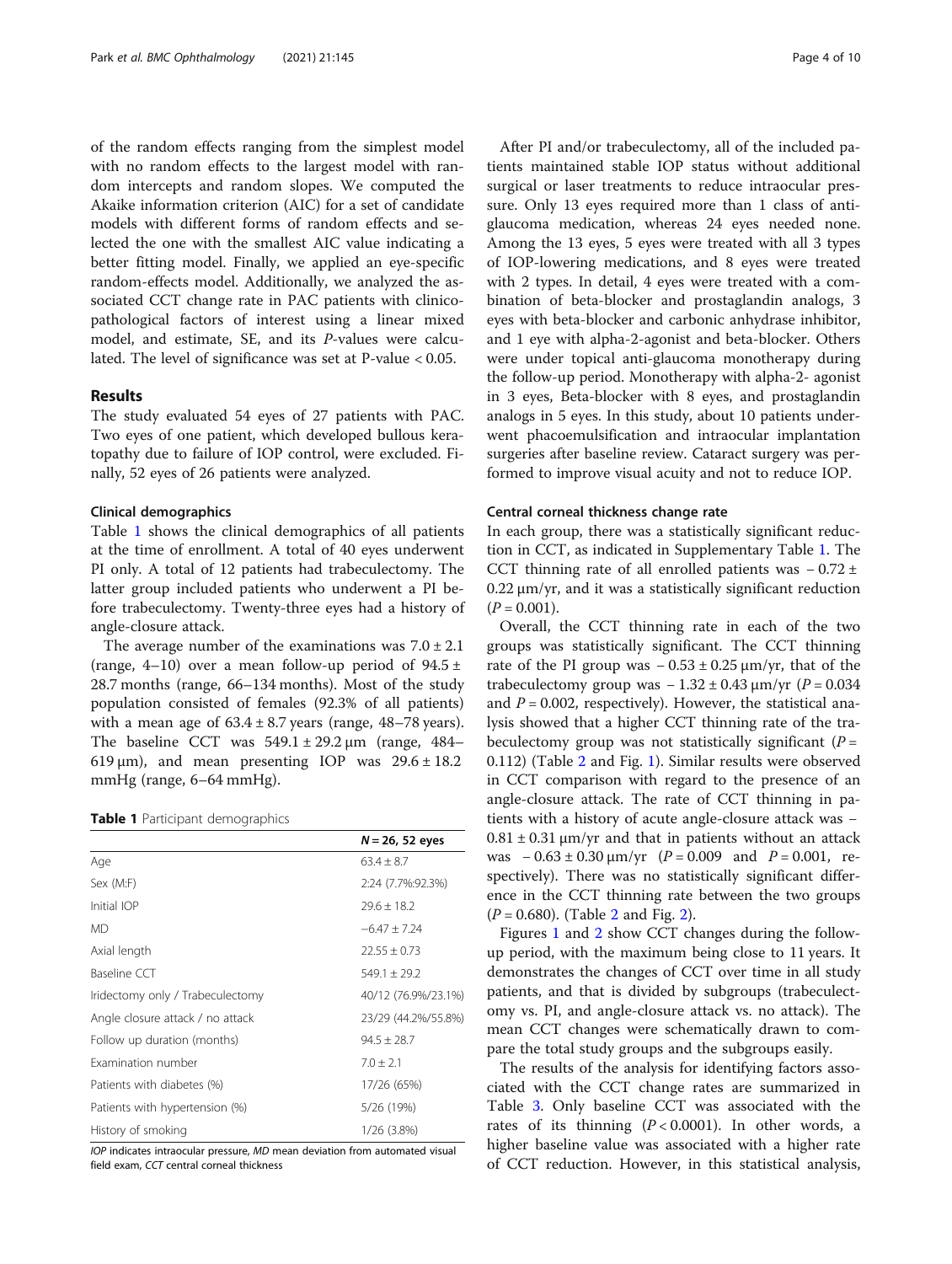|                   | According to the type of operation |                                   |                                   |                      |
|-------------------|------------------------------------|-----------------------------------|-----------------------------------|----------------------|
|                   | <b>Total</b>                       | PI only                           | Trabeculectomy                    | P-value <sup>a</sup> |
| CCT thinning rate | $-0.72 \pm 0.22$<br>$(P = 0.001)$  | $-0.53 \pm 0.25$<br>$(P = 0.034)$ | $-1.32 \pm 0.43$<br>$(P = 0.002)$ | 0.112                |
|                   |                                    |                                   |                                   |                      |
|                   | <b>Total</b>                       | Attack $(+)$                      | Attack $(-)$                      | P-value <sup>b</sup> |
| CCT thinning rate | $-0.72 \pm 0.22$<br>$(P = 0.001)$  | $-0.81 \pm 0.31$<br>$(P = 0.009)$ | $-0.63 \pm 0.30$<br>$(P = 0.001)$ | 0.680                |

<span id="page-4-0"></span>

|  |  |  | Table 2 Central corneal thickness change rate according the type of operation and to the presence of acute angle closure attack |
|--|--|--|---------------------------------------------------------------------------------------------------------------------------------|
|  |  |  |                                                                                                                                 |

CCT indicates central corneal thickness, PI laser peripheral iridotomy<br><sup>a</sup> Repeated Measures Linear Mixed Model: Duration as continuous variable & Operation

<sup>b</sup>Repeated Measures Linear Mixed Model: Duration as continuous variable & angle closure attack

CCT change rate was not significantly associated with age  $(P = 0.297)$ , sex  $(P = 0.231)$ , IOP  $(P = 0.295)$ , type of intervention ( $P = 0.913$ ), and presence of angle-closure attack  $(P = 0.238)$ .

# **Discussion**

Biometrics of PAC eyes has been a subject of study for many years. Recent interest in corneal biomechanics is due to its influence on the accuracy of IOP measurements [\[25](#page-8-0)]. In this retrospective study, we found a marked reduction of CCT in all PAC patients enrolled in this study. However, no significant difference was observed regardless of the acute angle-closure attack and modes of glaucoma treatment. Previous longitudinal CCT studies show similar findings, but with sparse data collection [[22,](#page-8-0) [26](#page-8-0)–[29\]](#page-8-0). Most analyses were done with data collected only at two time points in which initial data were collected at baseline and the other collected at the end of the follow-up period. Instead, this study analyzed data that were collected every year. Although the results did not show any remarkable differences from previous results, earnest collection of data for the longterm can better describe the trend of changes. We believe that this study has its originality in that it conducted a long-term evaluation of CCT changes in PAC patients with a meticulous yearly collection of data.

The study by Aghaian et al. and many other studies reported CCT variability among different ethnicities. Thus, many CCT studies with various ethnicities were published [\[28,](#page-8-0) [30](#page-8-0), [31\]](#page-8-0). Nonetheless, studies specific to the Korean population are particularly lacking, especially in the context of PAC eyes [[32](#page-8-0)–[34\]](#page-8-0). We only managed to find one study that reports a cross-sectional comparison of CCT in PACG, POAG, NTG, and the normal population [\[32](#page-8-0)]. As far as we understand, this is the first longitudinal study of CCT changes in PAC eyes of Korean patients.

Several studies in the past, mostly cross-sectional, have compared CCT in normal controls and other glaucoma subtypes, including PAC. The results of the studies mostly suggested that there was no statistically significant difference in CCT among glaucoma subtypes and normal controls [[35](#page-8-0)–[37](#page-8-0)]. A large population study in Beijing conducted by Xu et al. also suggested no significant difference between glaucomatous and normal eyes [[38\]](#page-8-0). Furthermore, it was also reported that CCT of PACG eyes was similar to that of NTG or normal eyes in Korean subjects [[26](#page-8-0)].



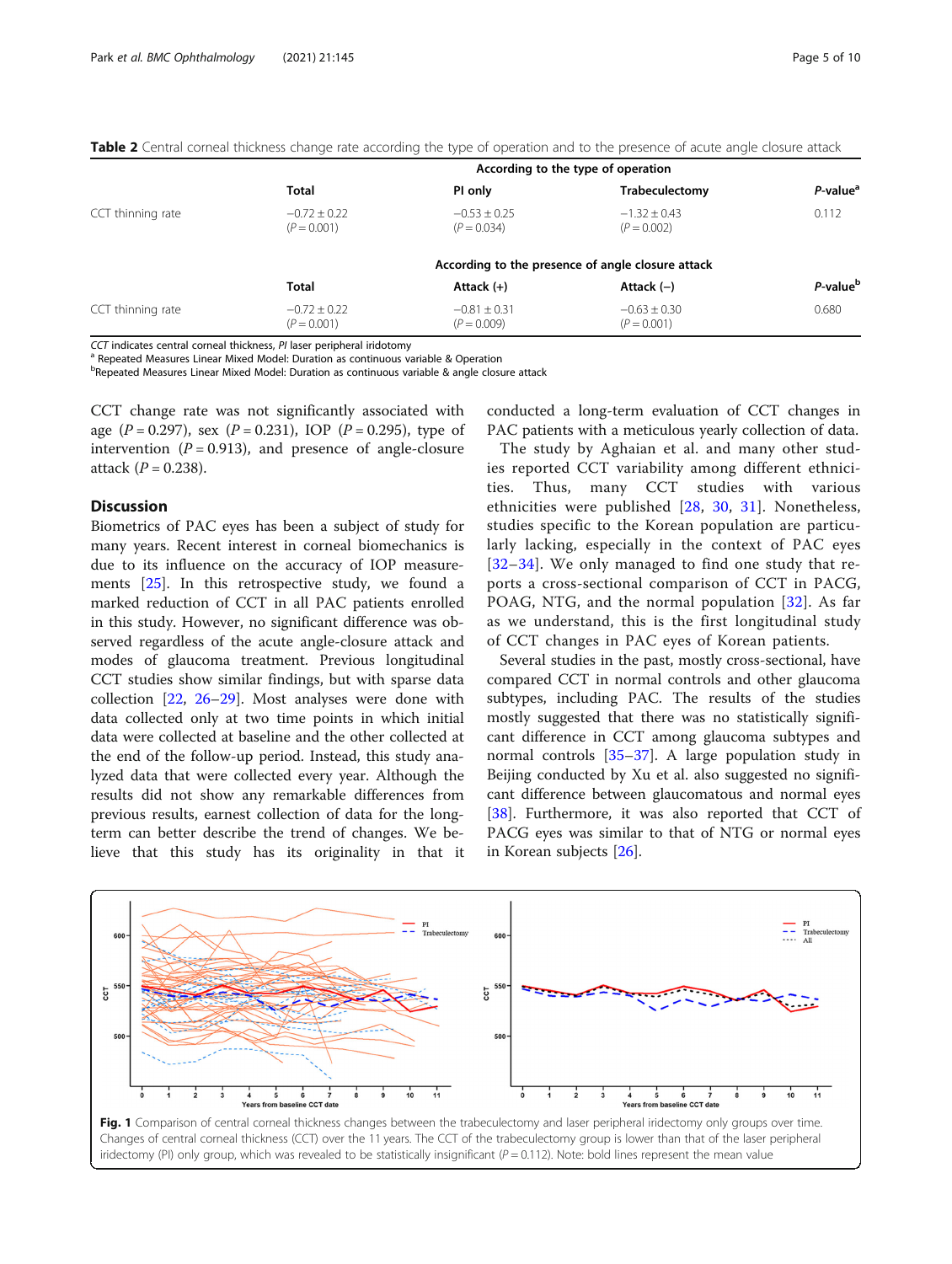<span id="page-5-0"></span>

Comparable to our study designs, some studies have studied CCT changes in PAC eyes only. Chen et al. studied corneal status in the PAC disease spectrum. In this study, PAC eyes with a history of ACG attack were compared with fellow PAC eyes without attack and found no significant difference in CCT between the two groups [[39\]](#page-8-0). Although previous studies published statistically significant results with large study groups, the weakness was that they were short-term. However, in real clinics, glaucoma patients require long-term management of IOP, and it is a common understanding that it should be analyzed with CCT. Therefore, we believe being conscious of long-term corneal changes would be more applicable in the clinical assessment of glaucoma. The corneal characteristics are changeable with aging and corneal insults, such as surgeries, angle-closure attacks, and topical medications.

In this study, the final mean CCT and its change rate were not significantly different between the PI and trabeculectomy groups. The same result was observed for eyes with and without acute angle-closure attack. This is consistent with few previous studies. Pillunat et al. investigated corneal biomechanical changes after trabeculectomy and showed that despite a decline in IOP, CCT was not altered [\[40](#page-8-0)]. A few other studies suggested similar findings with PI [[41,](#page-8-0) [42\]](#page-8-0).

Instead of CCT, more up-to-date reports focus on CH and its association with glaucoma [[10](#page-7-0)–[21](#page-8-0)]. CH is a dynamic property that reflects the deformability of the cornea, which represents its capacity to endure IOP fluctuations. CH reflects biomechanical properties of the corneal extracellular matrix, in which imbalanced remodeling and degradation induce a fibrotic response that ultimately leads to tissue stiffening. There are several reports about CH and CCT relationship [[10,](#page-7-0) [13](#page-7-0), [16](#page-8-0), [18\]](#page-8-0). It was widely reported that CCT thinning after aging or use of long-term topical anti-glaucoma medications, especially prostaglandin analogs, may be related to degradation of the corneal stromal extracellular matrix [[43](#page-8-0), [44\]](#page-8-0). More importantly, a moderate positive correlation

| Table 3 Factors associated with central corneal thickness change rate in primary angle closure patients |  |  |  |
|---------------------------------------------------------------------------------------------------------|--|--|--|
|---------------------------------------------------------------------------------------------------------|--|--|--|

|                                                          | <b>Estimate</b> | <b>SE</b> | CI                | P-value <sup>a</sup> |
|----------------------------------------------------------|-----------------|-----------|-------------------|----------------------|
| Age                                                      | $-0.27$         | 0.25      | $(-0.77, 0.24)$   | 0.297                |
| Sex: Female (vs. Male)                                   | $-11.21$        | 9.23      | (-29.81, 7.40)    | 0.231                |
| <b>IOP</b>                                               | $-0.27$         | 0.26      | $(-0.77, 0.24)$   | 0.295                |
| <b>MD</b>                                                | $-0.08$         | 0.26      | $(-0.59, 0.43)$   | 0.768                |
| Axial length                                             | 5.25            | 2.99      | $(-0.77, 11.28)$  | 0.086                |
| Angle closure attack (vs. No attack)                     | $-5.32$         | 4.45      | $(-14.28, 3.64)$  | 0.238                |
| Type of intervention<br>: Trabeculectomy (reference: PI) | $-0.59$         | 5.38      | $(-11.40, 10.22)$ | 0.913                |
| <b>Baseline CCT</b>                                      | 0.81            | 0.07      | (0.67, 0.94)      | < 0.001              |
| Duration                                                 | $-0.45$         | 0.34      | $(-1.13, 0.23)$   | 0.195                |

IOP intraocular pressure, MD mean deviation from automated visual field exam, PI laser peripheral iridotomy, CCT central corneal thickness Repeated Measures Linear Mixed Model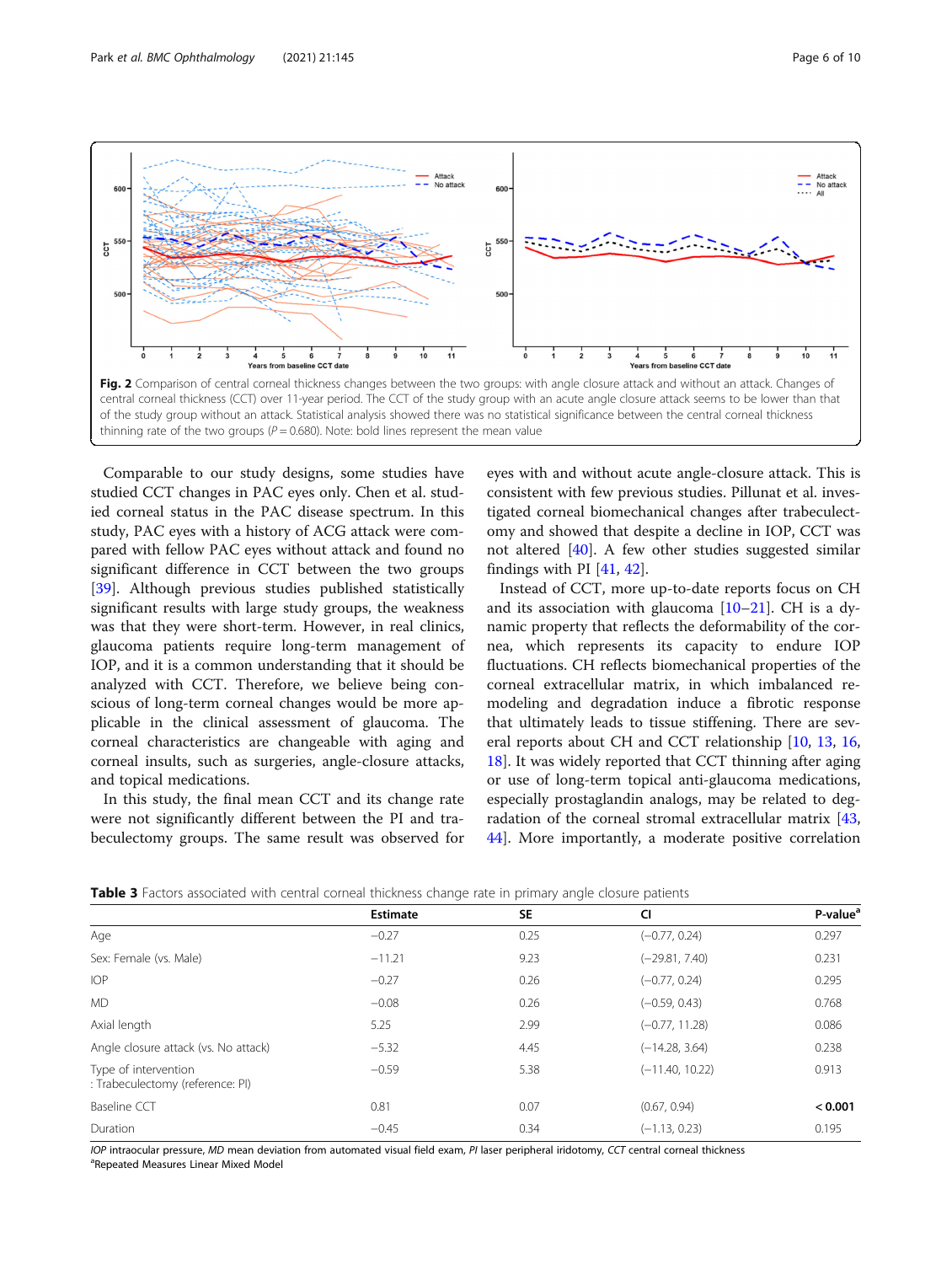between the two parameters, and a negative correlation between CH and IOP has also been reported [[12,](#page-7-0) [45](#page-8-0)]. This suggests that CCT reduction in this study may be related to extracellular matrix changes, although we were unable to determine the relevant factors or possible causes from this study. However, there are limitations to this interpretation.

The relationship between CCT and CH is very complex that more needs to be clarified, and many published reports showed a non-consistent relationship between the two. However, a possible effect of CH on IOP has been consistently published. Some publications showed that considering both CH and CCT is better for accurate IOP evaluation than using CCT alone [[12](#page-7-0), [16](#page-8-0), [46\]](#page-8-0). Further studies focusing on this corneal parameter may be more intriguing and helpful in further understanding PAC eyes.

Multiple studies have shown irreversible corneal endothelial damage caused by surgeries, laser procedures, and even topical medications [\[40](#page-8-0)–[42](#page-8-0), [47](#page-8-0)–[50\]](#page-8-0). In relevance to the field of glaucoma, many researchers have studied associations between corneal endothelial loss with glaucoma subtypes. Shiota et al. investigated corneal endothelial status across subtypes of angle-closure glaucoma. They found that the previous acute angle closure and chronic PACG had significantly lower endothelial cell density (ECD) [[51](#page-8-0)]. At the same time, there are conflicting studies. Varadaraj et al. and Verma et al. studied endothelial changes in the PAC disease spectrum, including eyes with a history of acute angle closure attack and found no significant difference in all groups [\[52](#page-8-0), [53](#page-8-0)]. Interestingly, a recent study of a rat model showed eyes with acute angle closure had lower ECD at first, but showed a gradual resolution once IOP stabilized to normal levels [\[54](#page-8-0)]. It may be more useful to assess endothelial changes since CCT does not reflect the overall corneal status. Unfortunately, we were not able to perform endothelial studies on our study population owing to the retrospective nature of this study. A long-term evaluation of CCT in conjunction with ECD changes is required for future studies, and assessment of corneal status with various parameters will enrich future study results.

The repeated mixed model in this study showed that baseline CCT was the only factor associated with the rate of its reduction. Two possible mechanisms can explain such a finding. First, eyes with thick cornea can be intrinsically prone to CCT thinning. This mechanism requires further study or statistical analysis that directly compares the CCT thinning rate between eyes with a thin cornea and thick cornea. Second, corneal edema caused by an acute angle-closure attack or antiglaucoma procedures can be another possible explanation. Corneal edema can quickly resolve as IOP

normalizes, which in turn, can overestimate CCT thinning rate. Correlation with the interval between the acute insult and CCT measurement will be helpful to clarify this finding further.

The primary strength of this study is that the longitudinal change of CCT in the extended time was evaluated, with the maximum follow-up duration being close to 11 years. Another strength is that we evaluated CCT with account for events that can affect the corneal status, such as acute angle-closure attack and surgeries. We are aware of the numerous publications with notable results that studied CCT changes in normal and different glaucoma types  $[48-50]$  $[48-50]$  $[48-50]$ . However, these studies had a small sample size and, more importantly, had short observation periods, ranging from months to 4–5 years. The cornea is a structure that is prone to change over time. It can change with aging, long-term topical medication use, surgeries, and even diurnally [\[26](#page-8-0), [43,](#page-8-0) [55,](#page-8-0) [56](#page-9-0)]. Considering this, we believe that a long-term investigation of CCT concerning acute events is more applicable in glaucoma evaluation than cross-sectional studies of CCT.

Despite the distinct merits of this study entails, there are some limitations. One is that the study has no data regarding CCT changes with age and that in the normal controls or other forms of glaucoma. Many published reports are showed a decrementing trend of CCT with age, but some show contradictory results. Pang et al. and Day et al. studied CCT and its relationship with glaucoma in Asian and East Asian patients; their results showed statistically significant CCT reduction with increasing age. In this study, the CCT change rate and age were found to have no association. However, since the study only included PAC eyes, comparison with normal controls or other forms of glaucoma is required for a more fair comparison. Another limitation is that other possible confounding factors were not considered in this study. It has been previously reported that systemic diseases, such as diabetes and some anti-glaucoma medications, can affect corneal biometrics. Particularly, prostaglandin analogs, such as latanoprost and travoprost, [\[48](#page-8-0)–[50,](#page-8-0) [57](#page-9-0)] were associated with thinning of CCT in both short-and long-term studies. However, owing to the extensive study period, information on the duration of usage, changes in regimen was difficult to follow-up, as well as to statistically analyze. For this reason, these possible contributing factors were ignored in this study and further study will be required to assess its conduciveness [[58](#page-9-0)]. Additionally, larger sample size will be required for further studies. This may have been because the study was retrospectively designed and included patients with a very long-term follow-up period, which makes it difficult to collect a sufficient sample size. Lastly, as aforementioned, other corneal parameters,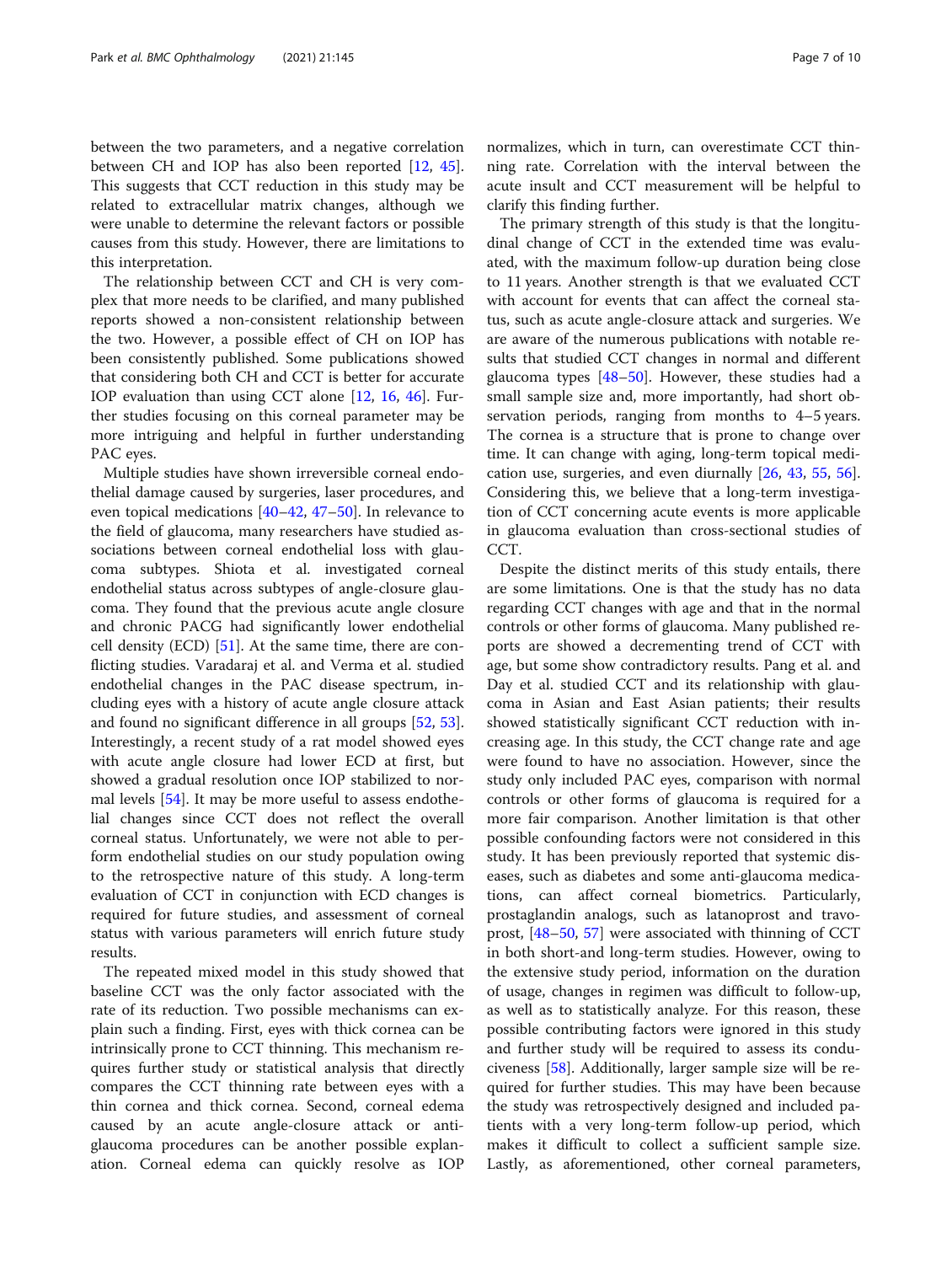<span id="page-7-0"></span>such as ECD, were not taken into consideration owing to the retrospective nature of this study. Evaluation of PAC eyes with various parameters would be more interesting for future study and more valuable in understanding the true changes in corneal biomechanics of PAC eyes.

# Conclusions

To conclude, we found a significant decline in CCT over a long time-period in PAC eyes. Baseline CCT appeared to be the only significant factor affecting the rate of changes, not by treatment modalities or history of ACG attack. Analysis of CCT changes by its baseline, and in conjunction with other corneal parameters are needed for a better understanding of PAC eyes.

#### Abbreviations

CCT: Central corneal thickness; PAC: Primary angle closure; PI: Laser peripheral iridotomy; IOP: Intraocular pressure; PACS: Primary angle closure suspect; PACG: Primary angle closure glaucoma; ISGEO: International Society of Geographical and Epidemiological Ophthalmology; CH: Corneal hysteresis

# Supplementary Information

The online version contains supplementary material available at [https://doi.](https://doi.org/10.1186/s12886-021-01908-4) [org/10.1186/s12886-021-01908-4.](https://doi.org/10.1186/s12886-021-01908-4)

#### Additional file 1.

#### Acknowledgments

WJL had full access to the data in the study and takes responsibility for the integrity of the data and the accuracy of the data analysis. The authors alone are responsible for the content and writing of the paper. We thank Biostatistical Consulting and Research Lab, Hanyang University, Seoul, Korea for assistance with statistical consultation.

#### Authors' contributions

Conceptualization: H.M.P., J.C., W.J.L., K.B.U. Data curation: H.M.P., J.C., W.J.L., K.B.U. Formal analysis: H.M.P., J.C., W.J.L., K.B.U. Funding acquisition: W.J.L. Investigation: H.M.P., J.C., W.J.L., K.B.U. Methodology: J.C. and W.J.L. Supervision: W.J.L. Validation: H.M.P. and W.J.L. Visualization: H.M.P., J.C., W.J.L. Writing – original draft: H.M.P., J.C., W.J.L., K.B.U. Writing – review & editing: H.M.P., J.C., W.J.L., K.B.U. The authors read and approved the final manuscript.

#### Authors' information

Not applicable

# Funding

This research was supported by the National Research Foundation of Korea (NRF) grant funded by the Korea government [(Ministry of Education) (No. NRF-2018R1D1A1B07044619).

#### Availability of data and materials

The datasets used and/or analysed during the current study available from the corresponding author on reasonable request.

# Declarations

#### Ethics approval and consent to participate

This non-interventional retrospective chart-review study was approved by the Institutional Review Board of the Hanyang University Hospital (IRB No. 2020–04–057-001), and the committee (Institutional Review Board of the Hanyang University Hospital) waived the need for informed consent from the patients because the data were anonymized.

# Consent for publication

Not applicable.

#### Competing interests

No conflicting relationship exists for any author.

#### Author details

<sup>1</sup>Department of Ophthalmology, Hanyang University College of Medicine, 222-1, Wangsimni-ro Seongdong-gu, Seoul 04763, South Korea. <sup>2</sup>Department of Ophthalmology, Hanyang University Seoul Hospital, 222-1, Wangsimni-ro Seongdong-gu, Seoul 04763, South Korea. <sup>3</sup>Office of Hospital Information, Seoul National University Hospital, Seoul, South Korea.

# Received: 9 December 2020 Accepted: 11 March 2021 Published online: 22 March 2021

#### References

- Whitacre MM, SR. Sources of error with use of Goldmann-type tonometers. Surv Ophthalmol. 1993;38(1):1–30. [https://doi.org/10.1016/0039-6257\(93](https://doi.org/10.1016/0039-6257(93)90053-A) [\)90053-A.](https://doi.org/10.1016/0039-6257(93)90053-A)
- 2. Shimmyo M, Ross AJ, Moy A, Mostafavi R. Intraocular pressure, Goldmann applanation tension, corneal thickness, and corneal curvature in Caucasians, Asians, Hispanics, and African Americans. Am J Ophthalmol. 2003;136(4): 603–13. [https://doi.org/10.1016/S0002-9394\(03\)00424-0.](https://doi.org/10.1016/S0002-9394(03)00424-0)
- 3. Gordon MO, Beiser JA, Brandt JD, Heuer DK, Higginbotham EJ, Johnson CA, Keltner JL, Miller JP, Parrish RK 2nd, Wilson MR, et al. The ocular hypertension treatment study: baseline factors that predict the onset of primary open-angle glaucoma. Arch Ophthalmol. 2002;120(6):714–20; discussion 829-730. <https://doi.org/10.1001/archopht.120.6.714>.
- 4. European Glaucoma Prevention Study G, Miglior S, Pfeiffer N, Torri V, Zeyen T, Cunha-Vaz J, Adamsons I. Predictive factors for open-angle glaucoma among patients with ocular hypertension in the European Glaucoma prevention study. Ophthalmology. 2007;114(1):3–9.
- Leske MC, Wu SY, Hennis A, Honkanen R, Nemesure B, Group BES. Risk factors for incident open-angle glaucoma: the Barbados eye studies. Ophthalmology. 2008;115(1):85–93. [https://doi.org/10.1016/j.ophtha.2007.03.](https://doi.org/10.1016/j.ophtha.2007.03.017) [017.](https://doi.org/10.1016/j.ophtha.2007.03.017)
- 6. Herndon LW, Weizer JS, Stinnett SS. Central corneal thickness as a risk factor for advanced glaucoma damage. Arch Ophthalmol. 2004;122(1):17–21. [https://doi.org/10.1001/archopht.122.1.17.](https://doi.org/10.1001/archopht.122.1.17)
- 7. Danias J, Podos SM. Comparison of glaucomatous progression between untreated patients with normal-tension glaucoma and patients with therapeutically reduced intraocular pressures. The effectiveness of intraocular pressure reduction in the treatment of normal-tension glaucoma. Am J Ophthalmol. 1999;127(5):623–5. [https://doi.org/10.1016/](https://doi.org/10.1016/s0002-9394(99)00088-4) [s0002-9394\(99\)00088-4.](https://doi.org/10.1016/s0002-9394(99)00088-4)
- 8. Erb C. Early manifest Glaucoma trial update 2004. Ophthalmologe. 2005; 102(3):219–21.
- 9. Leske MC, Heijl A, Hyman L, Bengtsson B. Early manifest Glaucoma trial: design and baseline data. Ophthalmology. 1999;106(11):2144–53. [https://doi.](https://doi.org/10.1016/S0161-6420(99)90497-9) [org/10.1016/S0161-6420\(99\)90497-9.](https://doi.org/10.1016/S0161-6420(99)90497-9)
- 10. Broman AT, Congdon NG, Bandeen-Roche K, Quigley HA. Influence of corneal structure, corneal responsiveness, and other ocular parameters on tonometric measurement of intraocular pressure. J Glaucoma. 2007;16(7): 581–8. <https://doi.org/10.1097/IJG.0b013e3180640f40>.
- 11. Kotecha A. What biomechanical properties of the cornea are relevant for the clinician? Surv Ophthalmol. 2007;52(6):S109–14. [https://doi.org/10.1016/j.](https://doi.org/10.1016/j.survophthal.2007.08.004) [survophthal.2007.08.004.](https://doi.org/10.1016/j.survophthal.2007.08.004)
- 12. Hager A, Loge K, Schroeder B, Fullhas MO, Wiegand W. Effect of central corneal thickness and corneal hysteresis on tonometry as measured by dynamic contour tonometry, ocular response analyzer, and Goldmann tonometry in glaucomatous eyes. J Glaucoma. 2008;17(5):361–5. [https://doi.](https://doi.org/10.1097/IJG.0b013e31815c3ad3) [org/10.1097/IJG.0b013e31815c3ad3](https://doi.org/10.1097/IJG.0b013e31815c3ad3).
- 13. Mangouritsas G, Morphis G, Mourtzoukos S, Feretis E. Association between corneal hysteresis and central corneal thickness in glaucomatous and nonglaucomatous eyes. Acta Ophthalmol. 2009;87(8):901–5. [https://doi.org/1](https://doi.org/10.1111/j.1755-3768.2008.01370.x) [0.1111/j.1755-3768.2008.01370.x.](https://doi.org/10.1111/j.1755-3768.2008.01370.x)
- 14. Lam AK, Chen D, Tse J. The usefulness of waveform score from the ocular response analyzer. Optom Vis Sci. 2010;87(3):195–9. [https://doi.org/10.1097/](https://doi.org/10.1097/OPX.0b013e3181d1d940) [OPX.0b013e3181d1d940](https://doi.org/10.1097/OPX.0b013e3181d1d940).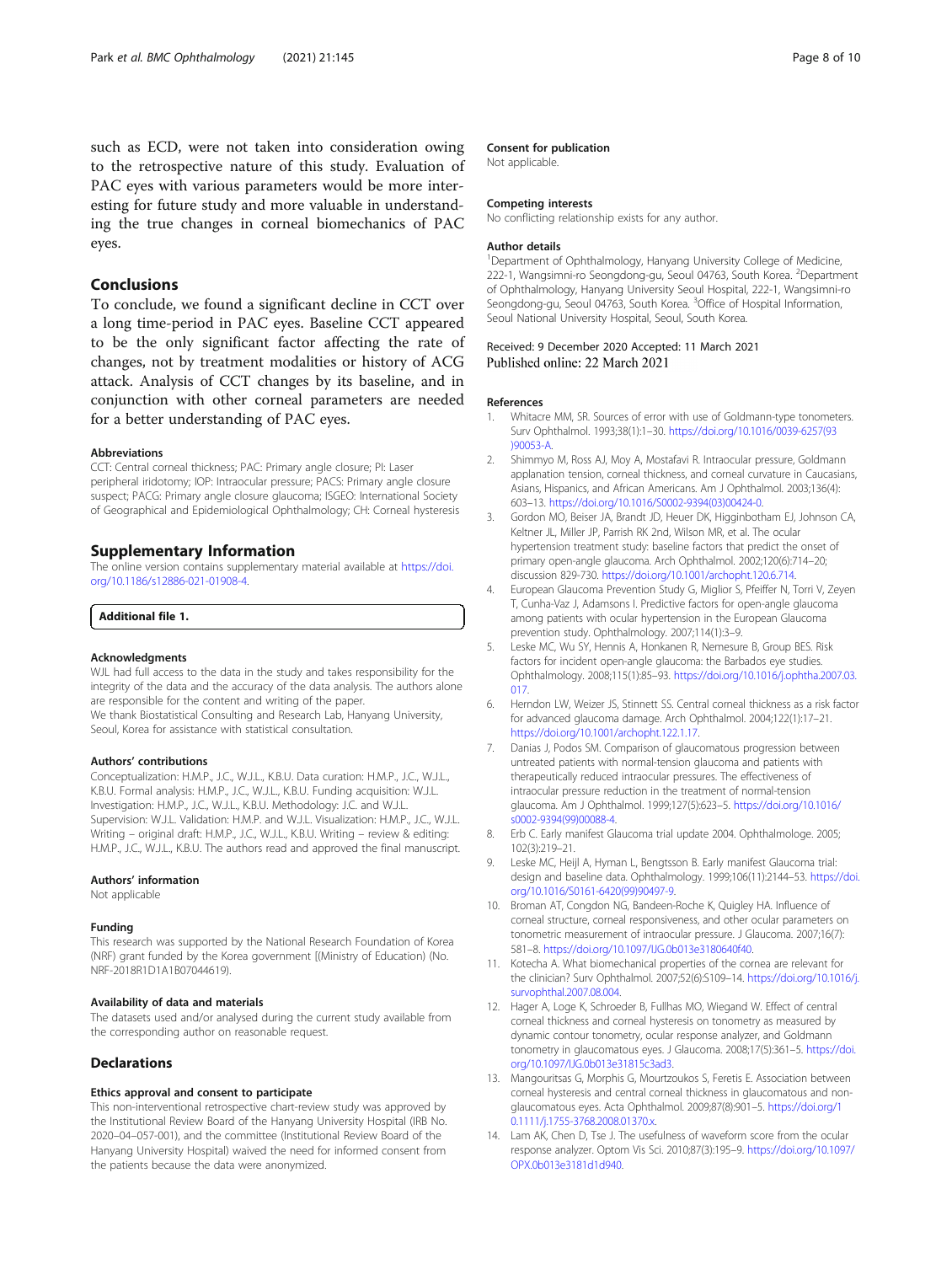- <span id="page-8-0"></span>15. Narayanaswamy A, Su DH, Baskaran M, Tan AC, Nongpiur ME, Htoon HM, Wong TY, Aung T. Comparison of ocular response analyzer parameters in chinese subjects with primary angle-closure and primary open-angle glaucoma. Arch Ophthalmol. 2011;129(4):429–34. [https://doi.org/10.1001/a](https://doi.org/10.1001/archophthalmol.2011.60) [rchophthalmol.2011.60.](https://doi.org/10.1001/archophthalmol.2011.60)
- 16. Pensyl D, Sullivan-Mee M, Torres-Monte M, Halverson K, Qualls C. Combining corneal hysteresis with central corneal thickness and intraocular pressure for glaucoma risk assessment. Eye (Lond). 2012;26(10):1349–56. <https://doi.org/10.1038/eye.2012.164>.
- 17. Medeiros FA, Meira-Freitas D, Lisboa R, Kuang TM, Zangwill LM, Weinreb RN. Corneal hysteresis as a risk factor for glaucoma progression: a prospective longitudinal study. Ophthalmology. 2013;120(8):1533–40. [https://doi.org/10.1](https://doi.org/10.1016/j.ophtha.2013.01.032) [016/j.ophtha.2013.01.032.](https://doi.org/10.1016/j.ophtha.2013.01.032)
- 18. Deol M, Taylor DA, Radcliffe NM. Corneal hysteresis and its relevance to glaucoma. Curr Opin Ophthalmol. 2015;26(2):96–102. [https://doi.org/10.1](https://doi.org/10.1097/ICU.0000000000000130) 097/ICU.00000000000000130.
- 19. Zhang C, Tatham AJ, Abe RY, Diniz-Filho A, Zangwill LM, Weinreb RN, Medeiros FA. Corneal hysteresis and progressive retinal nerve Fiber layer loss in Glaucoma. Am J Ophthalmol. 2016;166:29–36. [https://doi.org/10.101](https://doi.org/10.1016/j.ajo.2016.02.034) [6/j.ajo.2016.02.034.](https://doi.org/10.1016/j.ajo.2016.02.034)
- 20. Susanna CN, Diniz-Filho A, Daga FB, Susanna BN, Zhu F, Ogata NG, Medeiros FA. A prospective longitudinal study to investigate corneal hysteresis as a risk factor for predicting development of Glaucoma. Am J Ophthalmol. 2018;187:148–52. [https://doi.org/10.1016/j.ajo.2017.12.018.](https://doi.org/10.1016/j.ajo.2017.12.018)
- 21. Lee KM, Kim TW, Lee EJ, Girard MJA, Mari JM, Weinreb RN. Association of Corneal Hysteresis with Lamina Cribrosa Curvature in primary open angle Glaucoma. Invest Ophthalmol Vis Sci. 2019;60(13):4171–7. [https://doi.org/1](https://doi.org/10.1167/iovs.19-27087) [0.1167/iovs.19-27087.](https://doi.org/10.1167/iovs.19-27087)
- 22. Brandt JD, Gordon MO, Beiser JA, Lin SC, Alexander MY, Kass MA. Ocular Hypertension Treatment Study G: Changes in central corneal thickness over time: the ocular hypertension treatment study. Ophthalmology. 2008;115(9): 1550–6 1556 e1551.
- 23. World Medical A. World medical association declaration of Helsinki: ethical principles for medical research involving human subjects. JAMA. 2013; 310(20):2191–4.
- 24. Sihota R. Classification of primary angle closure disease. Curr Opin Ophthalmol. 2011;22(2):87–95. <https://doi.org/10.1097/ICU.0b013e328343729f>.
- 25. Fogagnolo P, Capizzi F, Orzalesi N, Figus M, Ferreras A, Rossetti L. Can mean central corneal thickness and its 24-hour fluctuation influence fluctuation of intraocular pressure? J Glaucoma. 2010;19(6):418–23. [https://doi.org/10.1097/](https://doi.org/10.1097/IJG.0b013e3181aff432) [IJG.0b013e3181aff432.](https://doi.org/10.1097/IJG.0b013e3181aff432)
- 26. Choudhari NS, George R, Sathyamangalam RV, Raju P, Asokan R, Velumuri L, Vijaya L. Long-term change in central corneal thickness from a glaucoma perspective. Indian J Ophthalmol. 2013;61(10):580–4. [https://doi.org/10.4103/](https://doi.org/10.4103/0301-4738.119338) [0301-4738.119338.](https://doi.org/10.4103/0301-4738.119338)
- 27. Hashemi H, Asgari S, Emamian MH, Mehravaran S, Fotouhi A. Five year changes in central and peripheral corneal thickness: the Shahroud eye cohort study. Cont Lens Anterior Eye. 2016;39(5):331–5. [https://doi.org/10.1016/j.clae.2016.05.004.](https://doi.org/10.1016/j.clae.2016.05.004)
- 28. Mwanza JC, Tulenko SE, Budenz DL, Mathenge E, Herndon LH, Kim HY, Hall A, Hay-Smith G, Spratt A, Barton K. Longitudinal change in central corneal thickness in the Tema eye survey. Am J Ophthalmol. 2018;186:10–8. [https://](https://doi.org/10.1016/j.ajo.2017.11.002) [doi.org/10.1016/j.ajo.2017.11.002.](https://doi.org/10.1016/j.ajo.2017.11.002)
- 29. Weizer JS, Stinnett SS, Herndon LW. Longitudinal changes in central corneal thickness and their relation to glaucoma status: an 8 year follow up study. Br J Ophthalmol. 2006;90(6):732–6. [https://doi.org/10.1136/bjo.2005.087155.](https://doi.org/10.1136/bjo.2005.087155)
- 30. Aghaian E, Choe JE, Lin S, Stamper RL. Central corneal thickness of Caucasians, Chinese, Hispanics, Filipinos, African Americans, and Japanese in a glaucoma clinic. Ophthalmology. 2004;111(12):2211–9. [https://doi.org/10.1](https://doi.org/10.1016/j.ophtha.2004.06.013) [016/j.ophtha.2004.06.013.](https://doi.org/10.1016/j.ophtha.2004.06.013)
- 31. Foster P. Central corneal thickness and intraocular pressure in a Mongolian population. Ophthalmology. 1998;105(6):969–73. [https://doi.org/10.1016/S01](https://doi.org/10.1016/S0161-6420(98)96021-3) [61-6420\(98\)96021-3](https://doi.org/10.1016/S0161-6420(98)96021-3).
- 32. Chang IB, Chae MB, Park JH, Kim TJ, Kim JS. Central Corneal Thickness in Korean Subjects with Primary Angle-Closure Glaucoma. J Korean Ophthalmol Soc. 2014;55(3):402–7.
- 33. Hwang YH, Kim HK, Sohn YH. Namil study group KGS: central corneal thickness in a Korean population: the Namil study. Invest Ophthalmol Vis Sci. 2012;53(11):6851–5. [https://doi.org/10.1167/iovs.12-10173.](https://doi.org/10.1167/iovs.12-10173)
- 34. Lee ES, Kim CY, Ha SJ, Seong GJ, Hong YJ. Central corneal thickness of Korean patients with glaucoma. Ophthalmology. 2007;114(5):927–30. [https://](https://doi.org/10.1016/j.ophtha.2006.09.036) [doi.org/10.1016/j.ophtha.2006.09.036.](https://doi.org/10.1016/j.ophtha.2006.09.036)
- 35. Lowe RF. Central corneal thickness. Ocular correlations in normal eyes and those with primary angle-closure glaucoma. Br J Ophthalmol. 1969;53(12): 824–6. <https://doi.org/10.1136/bjo.53.12.824>.
- 36. Day AC, Machin D, Aung T, Gazzard G, Husain R, Chew PT, Khaw PT, Seah SK, Foster PJ. Central corneal thickness and glaucoma in east Asian people. Invest Ophthalmol Vis Sci. 2011;52(11):8407–12. [https://doi.org/10.1167/](https://doi.org/10.1167/iovs.11-7927) [iovs.11-7927.](https://doi.org/10.1167/iovs.11-7927)
- 37. Pang CE, Lee KY, Su DH, Htoon HM, Ng JY, Kumar RS, Aung T. Central corneal thickness in Chinese subjects with primary angle closure glaucoma. J Glaucoma. 2011;20(7):401–4. <https://doi.org/10.1097/IJG.0b013e3181f3e5d9>.
- 38. Xu L, Zhang H, Wang YX, Jonas JB. Central corneal thickness and glaucoma in adult Chinese: the Beijing eye study. J Glaucoma. 2008;17(8):647–53. [https://doi.org/10.1097/IJG.0b013e3181666582.](https://doi.org/10.1097/IJG.0b013e3181666582)
- 39. Chen MJ, Liu CJ, Cheng CY, Lee SM. Corneal status in primary angle-closure glaucoma with a history of acute attack. J Glaucoma. 2012;21(1):12–6. <https://doi.org/10.1097/IJG.0b013e3181fc800a>.
- 40. Pillunat KR, Spoerl E, Terai N, Pillunat LE. Corneal biomechanical changes after trabeculectomy and the impact on intraocular pressure measurement. J Glaucoma. 2017;26(3):278–82. [https://doi.org/10.1097/IJG.](https://doi.org/10.1097/IJG.0000000000000595) [0000000000000595](https://doi.org/10.1097/IJG.0000000000000595).
- 41. Theinert C, Wiedemann P, Unterlauft JD. Laser peripheral iridotomy changes anterior chamber architecture. Eur J Ophthalmol. 2017;27(1):49–54. [https://](https://doi.org/10.5301/ejo.5000804) [doi.org/10.5301/ejo.5000804](https://doi.org/10.5301/ejo.5000804).
- 42. Lopez-Caballero C, Puerto-Hernandez B, Munoz-Negrete FJ, Rebolleda G, Contreras I, Cabarga C, Corral A. Quantitative evaluation of anterior chamber changes after iridotomy using Pentacam anterior segment analyzer. Eur J Ophthalmol. 2010;20(2):327–32. [https://doi.org/10.1177/112067211002](https://doi.org/10.1177/112067211002000211) [000211](https://doi.org/10.1177/112067211002000211).
- 43. Schrems WA, Schrems-Hoesl LM, Mardin CY, Horn FK, Juenemann AG, Kruse FE, Braun JM, Laemmer R. The effect of long-term Antiglaucomatous drug administration on central corneal thickness. J Glaucoma. 2016;25(3):274–80. <https://doi.org/10.1097/IJG.0000000000000190>.
- 44. Wu N, Chen Y, Yang Y, Sun X. The changes of corneal biomechanical properties with long-term treatment of prostaglandin analogue measured by Corvis ST. BMC Ophthalmol. 2020;20(1):422. [https://doi.org/10.1186/s12](https://doi.org/10.1186/s12886-020-01693-6) [886-020-01693-6.](https://doi.org/10.1186/s12886-020-01693-6)
- 45. Carbonaro F, Andrew T, Mackey DA, Spector TD, Hammond CJ. The heritability of corneal hysteresis and ocular pulse amplitude: a twin study. Ophthalmology. 2008;115(9):1545–9. [https://doi.org/10.1016/j.ophtha.2008.02.011.](https://doi.org/10.1016/j.ophtha.2008.02.011)
- 46. Touboul D, Roberts C, Kerautret J, Garra C, Maurice-Tison S, Saubusse E, Colin J. Correlation between corneal hysteresis intraocular pressure, and corneal central pachymetry. J Cataract Refr Surg. 2008;34(4):616–22. [https://](https://doi.org/10.1016/j.jcrs.2007.11.051) [doi.org/10.1016/j.jcrs.2007.11.051.](https://doi.org/10.1016/j.jcrs.2007.11.051)
- 47. Jamali H, Jahanian S, Gharebaghi R. Effects of laser peripheral Iridotomy on corneal endothelial cell density and cell morphology in primary angle closure suspect subjects. J Ophthalmic Vis Res. 2016;11(3):258–62. [https://](https://doi.org/10.4103/2008-322X.188395) [doi.org/10.4103/2008-322X.188395.](https://doi.org/10.4103/2008-322X.188395)
- 48. Kim HJ, Cho BJ. Long-term effect of latanoprost on central corneal thickness in normal tension glaucoma. J Ocul Pharmacol Ther. 2011;27(1):73–6. [https://doi.org/10.1089/jop.2010.0071.](https://doi.org/10.1089/jop.2010.0071)
- 49. Lee H, Cho BJ. Long-term effect of latanoprost on central corneal thickness in normal-tension glaucoma: five-year follow-up results. J Ocul Pharmacol Ther. 2015;31(3):152–5. <https://doi.org/10.1089/jop.2014.0109>.
- 50. You JY, Cho BJ. Effect of latanoprost on central corneal thickness in unilateral normal-tension glaucoma. J Ocul Pharmacol Ther. 2013;29(3):335– 8. <https://doi.org/10.1089/jop.2012.0080>.
- 51. Sihota R, Lakshmaiah NC, Titiyal JS, Dada T, Agarwal HC. Corneal endothelial status in the subtypes of primary angle closure glaucoma. Clin Exp Ophthalmol. 2003;31(6):492–5. [https://doi.org/10.1046/j.1442-9071.2003.00710.x.](https://doi.org/10.1046/j.1442-9071.2003.00710.x)
- 52. Varadaraj V, Ramulu PY, Srinivasan K, Venkatesh R. Evaluation of angle closure as a risk factor for reduced corneal endothelial cell density. J Glaucoma. 2018;27(1):e31–2. <https://doi.org/10.1097/IJG.0000000000000824>.
- 53. Verma S, Nongpiur ME, Husain R, Wong TT, Boey PY, Quek D, Perera SA, Aung T. Characteristics of the corneal endothelium across the primary angle closure disease Spectrum. Invest Ophthalmol Vis Sci. 2018;59(11):4525–30. <https://doi.org/10.1167/iovs.18-24939>.
- 54. Li X, Zhang Z, Ye L, Meng J, Zhao Z, Liu Z, Hu J. Acute ocular hypertension disrupts barrier integrity and pump function in rat corneal endothelial cells. Sci Rep. 2017;7(1):6951. <https://doi.org/10.1038/s41598-017-07534-9>.
- 55. Kotecha A, Crabb DP, Spratt A, Garway-Heath DF. The relationship between diurnal variations in intraocular pressure measurements and central corneal